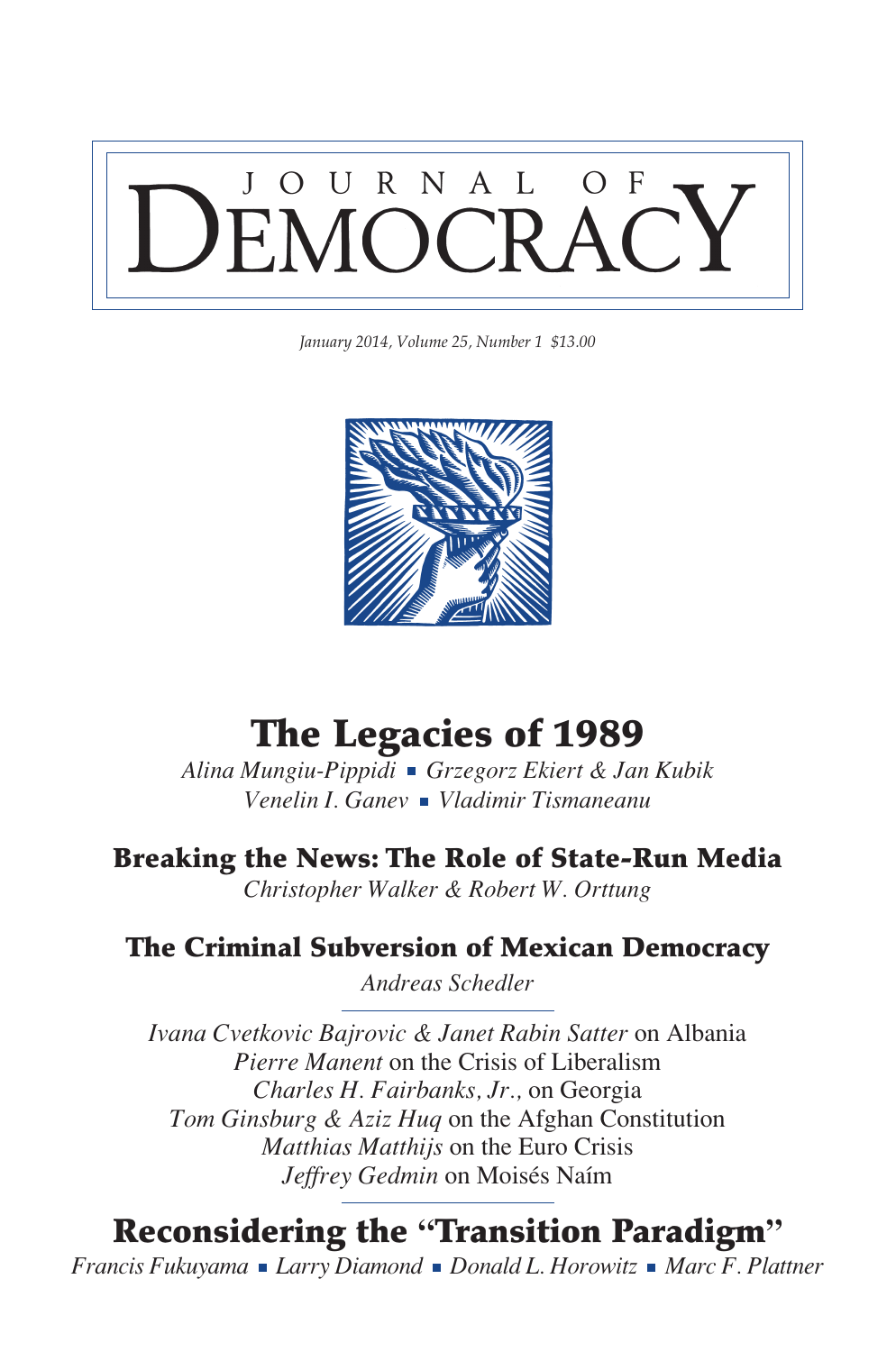### **The Legacies of 1989**

# Bulgaria'S Year of Civic Anger

*Venelin I. Ganev*

*Venelin I. Ganev is professor of political science at Miami University of Ohio, where he is also a faculty associate at the Havighurst Center for Russian and Post-Soviet Studies. His many publications include* Preying on the State: The Transformation of Bulgaria After 1989 *(2007).*

 $\Gamma$  or the better part of 2013, Bulgaria was wracked by protests. In February, citizens of the EU's poorest country, incensed by skyrocketing energy prices, flooded the streets, bringing down the center-right government of Boyko Borisov, a former mayor of the capital city, before the end of the month. New elections were held in May, and by mid-June Bulgarians had poured into the streets again, this time in protest over the appointment by Prime Minister Plamen Oresharski's new Socialistled government of a shady media mogul to head the State Agency for National Security. As of this writing in mid-November, nearly 160 days after the latest wave of protests began, the demonstrations rage on.

The political convulsions seizing Bulgaria have brought into sharp relief two generalizable propositions about postcommunist democratization in Central and Eastern Europe: First, the process of postcommunist democracy-building, which began in 1989 and managed to avoid any major setbacks or spectacular reversals, was successfully completed when the former Soviet satellites became full members of the European Union. Although it is impossible to say with absolute certainty that democracy will forever endure in the region, at present a backsliding to nondemocratic forms of governance is as unlikely in Bulgaria as it would be in France, Ireland, or Italy. Second, almost all postcommunist democracies were stricken by a political malaise after their entry into the EU. While democracy remains the only game in town, it is now dominated by unskilled players who push the boundaries of acceptable behavior and frequently commit serious offenses deserving of penalty cards.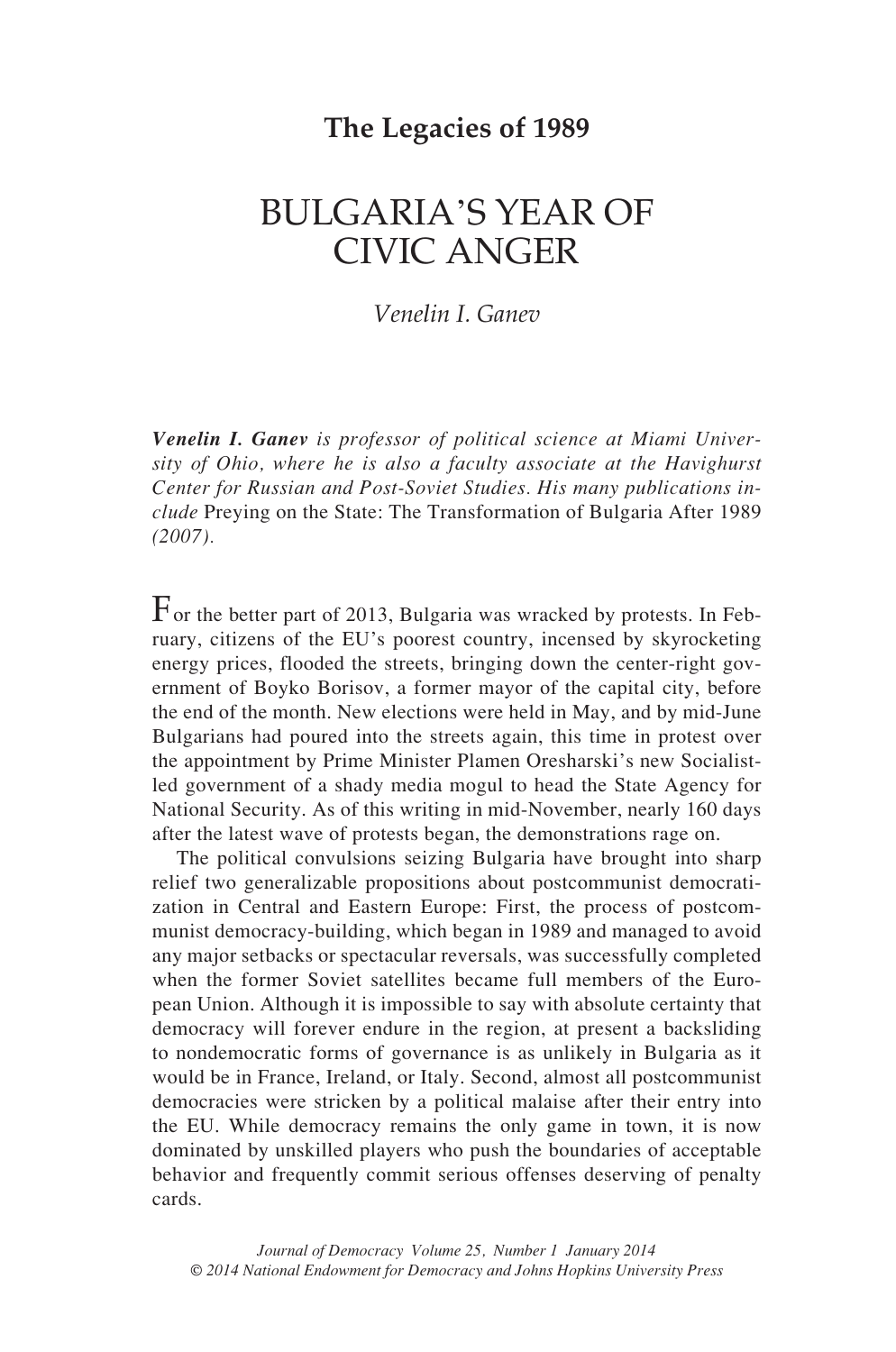These developments underline the importance of the EU's eastward expansion for the fate of democracy in post-1989 Central and Eastern Europe. EU enlargement rendered obsolete an array of theoretical, comparative, and conceptual concerns revolving around one particular topic—democracy's successful consolidation. At the same time, it has elevated the salience of a different set of theoretical, comparative, and conceptual concerns—those focused on the quality of democracy, or the extent to which democratic regimes provide their citizens with "a high degree of freedom, political equality, and popular control over public policies and policy makers through the legitimate and lawful functioning of stable institutions."1

What has caused the visible fluctuations of democratic quality in postcommunist Europe? It would be impossible to argue that, in the course of a few years before and after joining the EU, Bulgaria—or, for that matter, Hungary, Poland, or Romania—underwent a massive structural, cultural, and social transformation. The peculiar twists and turns of democratic governance within the newest members of the EU can therefore be attributed only to human deeds. Thus any analysis of postaccession politics should proceed on the assumption that in the study of democratic politics "the universalistic attribution of agency" (to quote Guillermo O'Donnell) is not just a normative principle but also a fundamental interpretative perspective.<sup>2</sup> Simply put, what elites do and how citizens react can either better or worsen the quality of representative democracy.

#### **Non-Electoral Democratic Accountability**

In democracies, interactions between elites and citizens happen primarily via mechanisms of vertical accountability.3 The paradigmatic form of vertical accountability is the democratic election, the means through which citizens can remove leaders whom they do not like.<sup>4</sup> Are there other ways in which citizens can hold politicians directly accountable? In my view, the analytical dimensions of this question have yet to be adequately explored.<sup>5</sup> In order to do so, we must first distinguish between the two types of circumstances that generally impel mobilized social constituencies to enter the political arena to demand the removal of officials, whether they be democratically elected or appointed. The first is bad governance. In such cases, government policies that are deemed failures "on the basis of performance criteria that often have little or nothing to do with 'democraticness'" lead to popular outrage.<sup>6</sup> The second type, by contrast, has everything to do with "democraticness" and leads to what I call nonelectoral democratic accountability—grassroots civic mobilization provoked not by socioeconomic crises but rather by the damage that certain elite acts inflict on the quality of a country's democracy.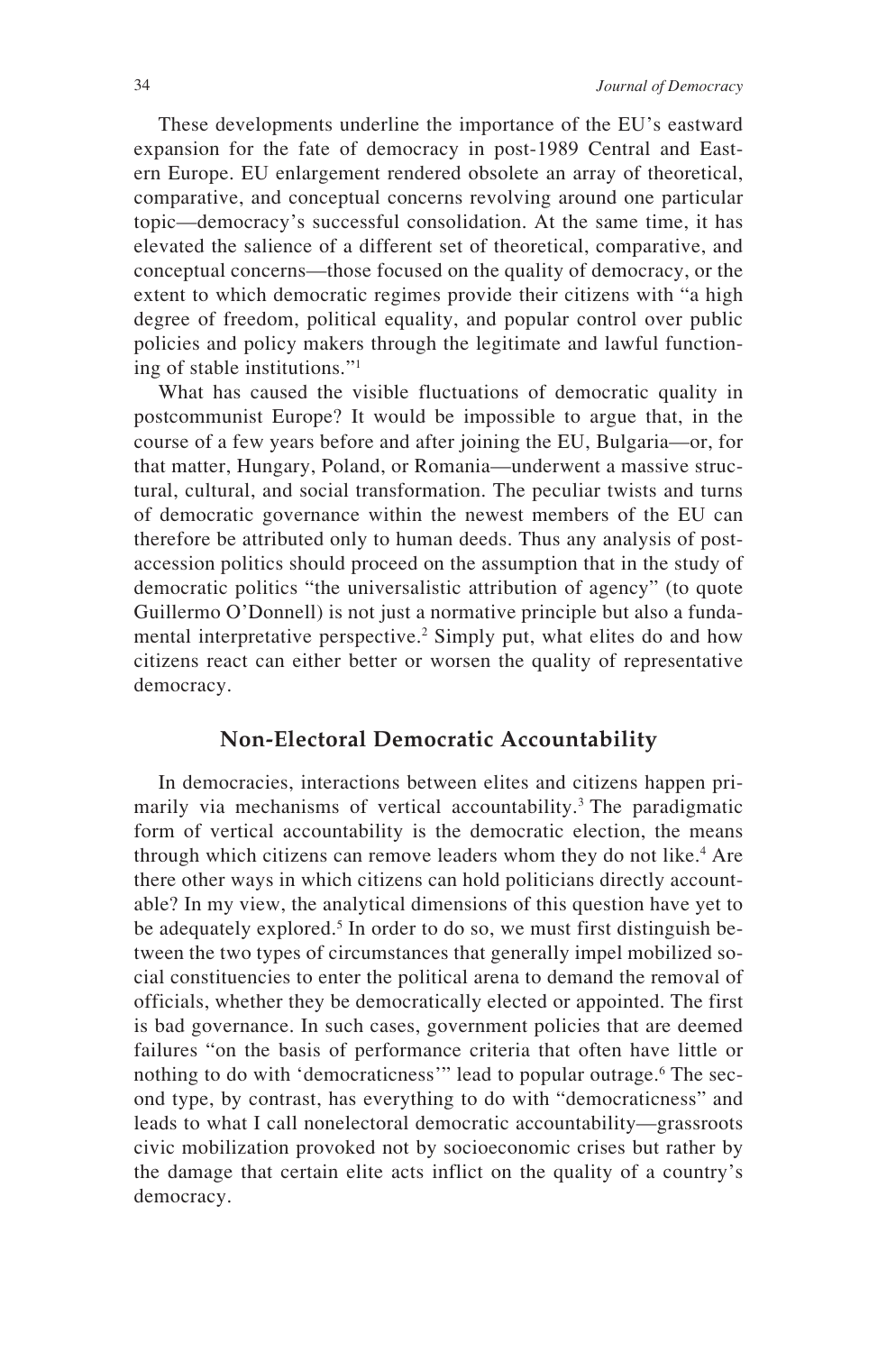Remarkably, in the course of 2013 Bulgaria experienced all three scenarios of popular-elite interaction: mass protests against rising energy prices, parliamentary elections, and mass demonstrations against nondemocratic political machinations. Indeed, the year began with complaints about bad governance, went through a period when electoral dissatisfaction took center stage, and ended with grievances engendered by political misbehavior that threatened to reduce the quality of Bulgarian democracy.

The first crisis began in February, with a dramatic spike in the price of electricity. When impoverished Bulgarians received their bills which for some exceeded their monthly incomes—thousands took to the streets to protest in more than twenty cities across this country of 7.3 million people. In addition to six self-immolations, there were several incidents of police brutality against protestors. By February 20, Prime Minister Borisov, leader of the ruling Citizens for European Development of Bulgaria (GERB), had tendered his resignation, paving the way for new general elections.

At this juncture, the issue of electoral accountability moved to the forefront: The May 2013 elections were supposed to determine who would steer the country in a more promising direction. Instead, they failed to produce a clear majority, and the winner of the plurality—the incumbent party—failed to form a government.

Although GERB received less support than in the 2009 elections, it still managed to win more votes and National Assembly seats (97 out of 240) than any other single party. The ex-Communist Bulgarian Socialist Party (BSP) came in second. Despite performing better than it had in 2009, BSP received 140,000 fewer votes than GERB (and thus won only 84 seats). The BSP also fell way short of its best electoral performance this century, when it won more than a million votes of the 3.7 million cast in the 2005 election. The Movement for Rights and Freedoms (DPS) came in third (36 seats), faring much worse than in 2009. The only other party to surpass the 4 percent threshold needed to make it into parliament was the nationalist Ataka party (23 seats), a populist and xenophobic formation pushing for renationalization of industry, massive redistribution of income, and Bulgaria's withdrawal from the IMF and NATO.7

After the elections, BSP leader Sergei Stanishev proclaimed that his party had won a "moral victory" and that in coalition with DPS (a coalition expected to rely on Ataka's tacit support) it would rebuild the Bulgarian political system quickly and with determination. The coalition then proceeded to nominate Plamen Oresharski, a Stanishev confidante, as prime minister.

Oresharski refused to make public statements regarding his political platform and policy priorities. His main objective, he announced, was to form a team of top experts to guide the country toward a brighter future.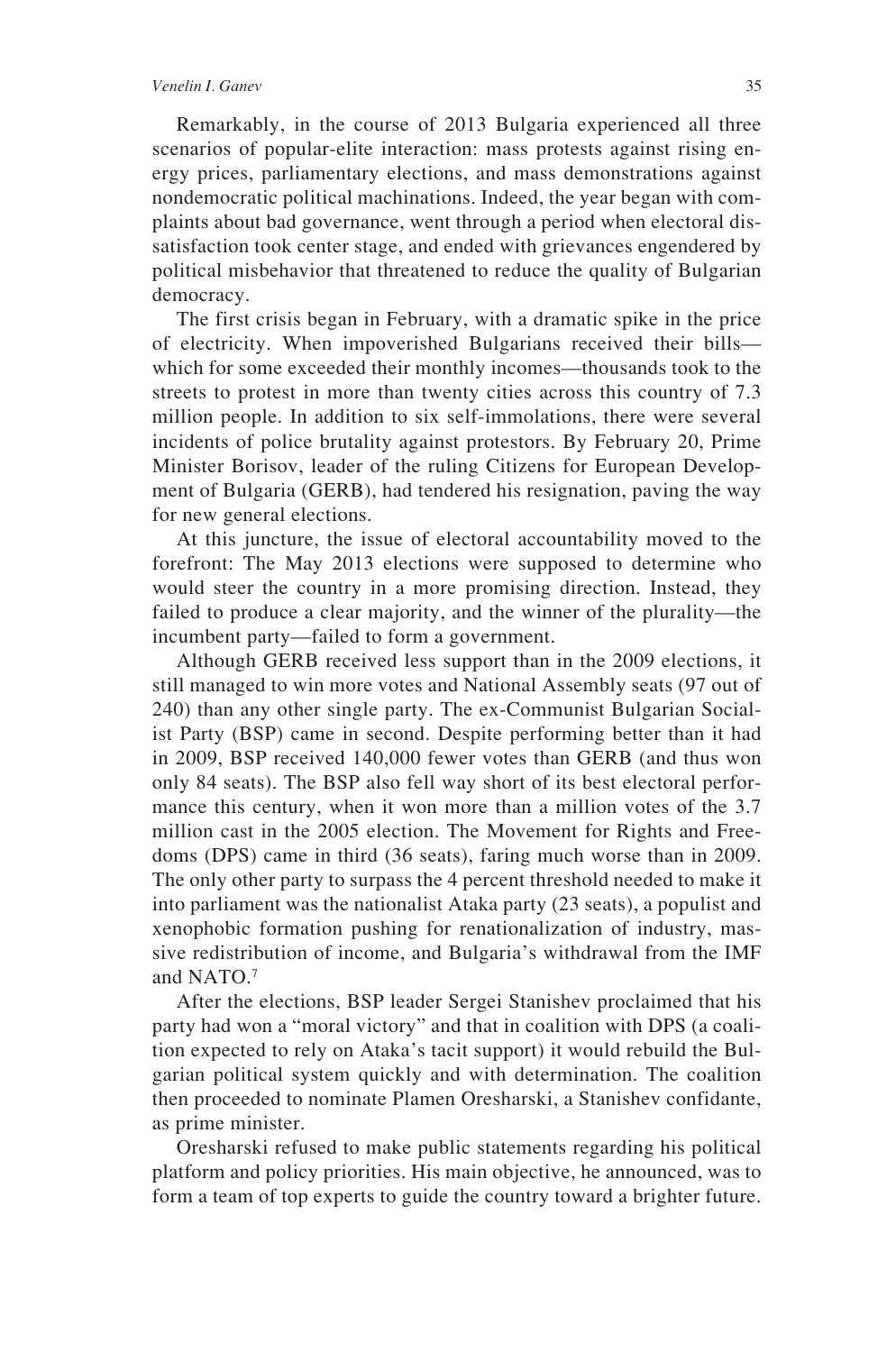It was soon revealed, however, that the proposed government included a horde of deeply compromised individuals: One would-be minister had helped a nebulous construction conglomerate effectively destroy one of Bulgaria's most beautiful seaside national parks; another had run the local branch of one of the country's most brutal extortion syndicates in the 1990s; yet another had illegally collected unemployment benefits in France while holding a full-time job in Bulgaria.<sup>8</sup> Nevertheless, on May 29—with all MPs from BSP and DPS voting "for" and Ataka's MPs voting "present" in order to ensure a quorum—the motley crew that Oresharski had assembled was approved with minor modifications. The Bulgarian people reacted with "a knowing smile." This passive attitude decisively shaped by "the open secret" that politics is the domain of crooked individuals manifests itself through displays of "cynicism about the common good [and] low participation in civic action."9 So despite the lack of a clear winner at the polls, the streets remained calm.

But all that changed two weeks later. On 14 June 2013, around 9:15 a.m., Oresharski nominated Delyan Peevski to head the State Agency for National Security (DANS). Stanishev enthusiastically endorsed Peevski's candidacy. At 9:30, after a roughly fifteen-minute parliamentary "debate" over the nomination, Peevski was appointed director of the country's most formidable law-enforcement institution.

The news of Peevski's appointment triggered a political firestorm. By noon the same day, the hashtag #DANSwithme had become the focal point of massive online mobilization. The turbulence rapidly spread from the virtual to the real world. At 6:30 p.m., tens of thousands of people gathered on Independence Square in downtown Sofia, demanding both the removal of Peevski and the resignation of the Oresharski cabinet. Thus began an unprecedented cycle of protests that continues today. As of this writing, the demonstrators are still trying to bring down the BSP-DPS-Ataka cabinet, and the protests are now entering their twenty-third week. What explains this extraordinary reaction? In order to answer this question, it is necessary not only to take a close look at the Bulgarian political landscape but also to weave together several analytical themes related to the underresearched and undertheorized issue of nonelectoral democratic accountability.

Who is Delyan Peevski, and why did his appointment to head DANS cause such an uproar? Simply put, he is the instantly recognizable face of brutal oligarchic power in Bulgaria. The 33-year-old Peevski began his career at age 21, when his influential mother, the former head of the national lottery, got him a job at the Ministry of Transportation. Four years later, when he was fresh out of the country's lowest-ranked law school, he became deputy prime minister. Since 2009, Peevski has been a DPS member of parliament. His ascent has been marked by widely publicized incidents of extortion, blackmail, and backroom deals with corrupt judges and prosecutors.10 Peevski is also aligned with a formi-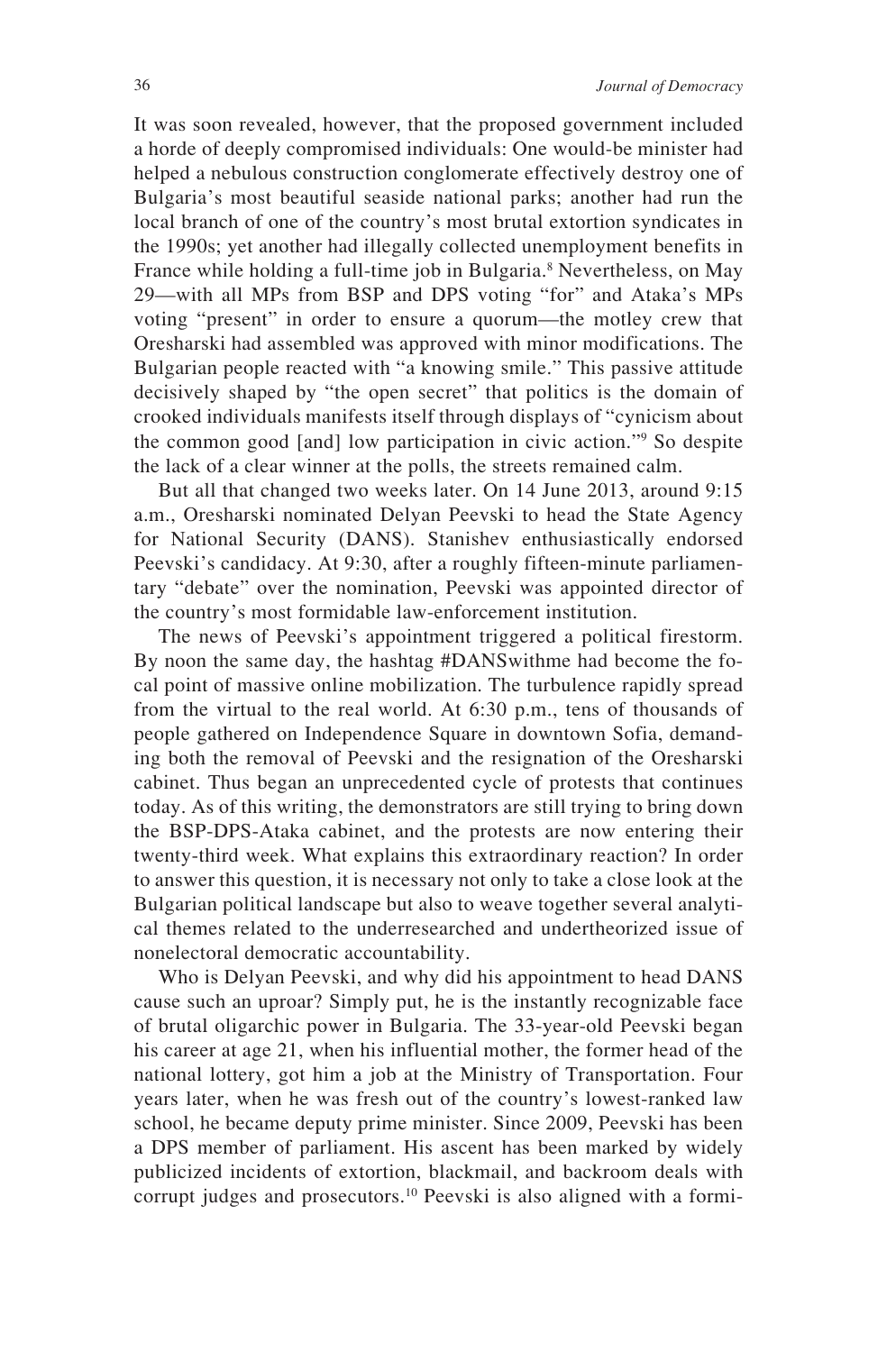dable group of seedy tycoons who manage the Corporate Commercial Bank, where virtually all state-owned enterprises keep their money. The young MP has used these public resources to build a media empire comprising newspapers, television stations, and online publications. Once he established himself as the country's most powerful media magnate, Peevski began to extract services from politicians in exchange for positive coverage.

Draped in gold chains, driving huge jeeps, and surrounded by an entourage of thugs and folk singers, Peevski is openly contemptuous of democratic institutions. This representative of the people never sets foot in parliament and regularly treats elected officials and high-ranking bureaucrats as his personal servants. Peevski also uses his access to the media to issue graphic (and grammatically incorrect) threats directed at named and unnamed enemies. There is no Gatsby-like mystique surrounding this *arriviste*: His meteoric rise is due entirely to a series of highly visible corrupt transactions. Yet Bulgaria's government and parliament were going to grant him control over a key component of the state's law-enforcement machinery and thus the power to arrest people, confiscate property, and destroy business and personal reputations at his discretion.

It bears emphasizing that there was nothing illegal about this appointment. In fact, among the first legislative acts passed by the newly elected parliament were several amendments to the law on DANS altering the eligibility rules (lowering the minimum age and relaxing the professional-service requirement) in order to make it possible for the young, undereducated, and inexperienced Peevski to lawfully become the agency's director. Moreover, no one's material well-being deteriorated as a result of the appointment—the decision of Bulgarian political elites to formally elevate Peevski to the highest echelons of power did not inflict instant economic pain on any social group. To the extent that there was a problem, it was that reckless elite behavior had made a mockery of Bulgaria's claim to being a democracy in which notions such as the public good and integrity of political institutions matter, and where the law is enforced by well-trained and impartial public servants. The popular response to this coordinated elite action can only be described as an explosion of civic anger.

### **The Political Economy of Civic Anger**

Civic anger is a scarce resource—supply rarely meets demand. In any open society, there are numerous opposition forces and various organizations that constantly try to stir up support with slogans like "What's happening right now is outrageous!" and "Immediate action is urgently needed!" Yet very few citizens ever respond. We know little about the ways in which civic anger is generated, distributed among social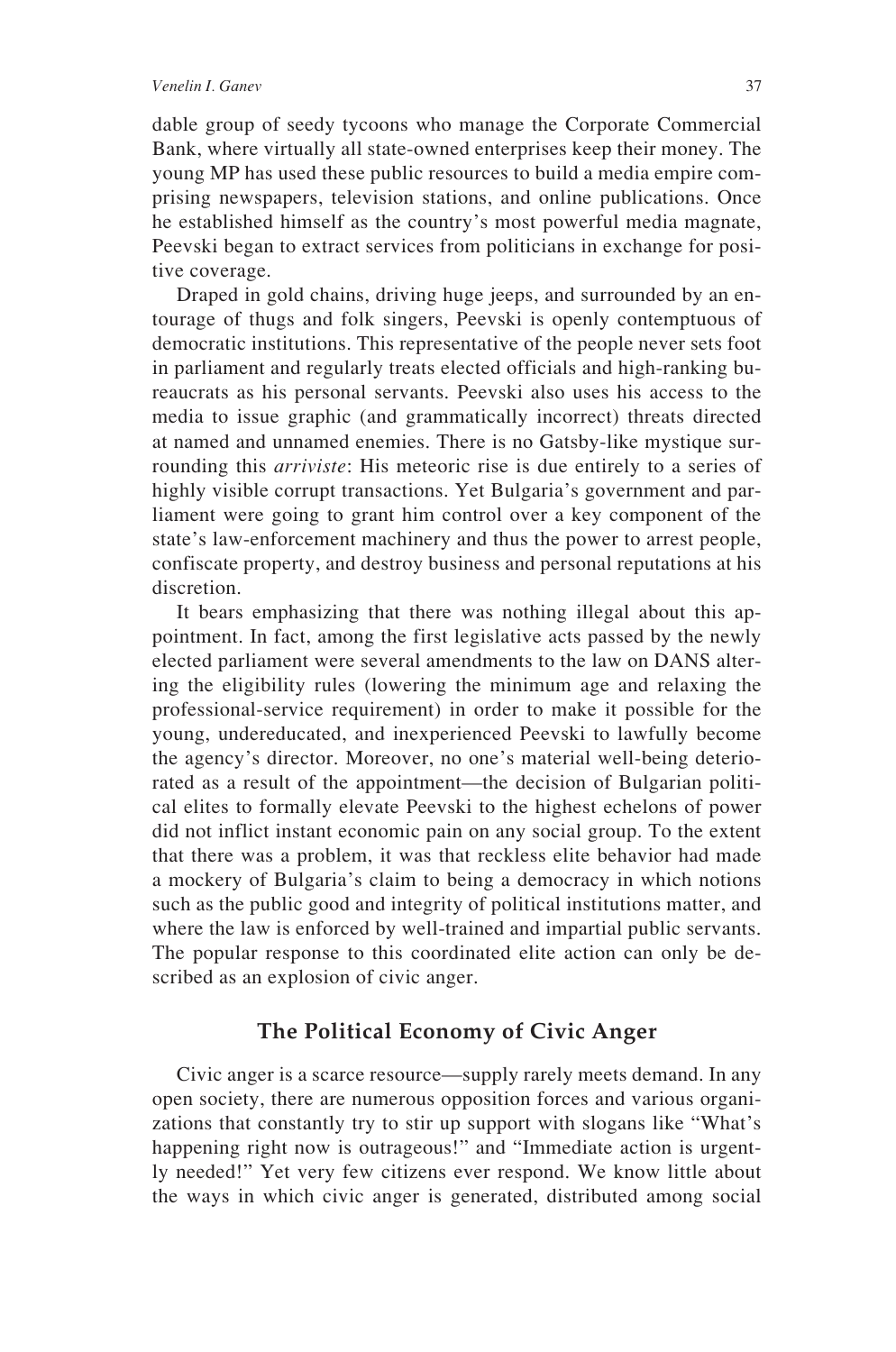groups, and converted into a transformative political resource. What can we learn about the political economy of civic anger from the ongoing Bulgarian protests?

The first lesson is that civic anger is triggered by elite misbehavior and manifests itself as a collective effort to hold democratically elected rulers accountable. The most accurate way to describe the prevalent form of elite misconduct in Eastern Europe since the mid-2000s would be as "postaccession hooliganism." During the pre-accession era, the matrix of opportunities and constraints within which powerholders in the region had to operate was decisively shaped by EU conditionality.11 Once the era of EU carrots and sticks was over—that is, after accession—politicians no longer felt bound by the formal and informal constraints to which they had adhered while endeavoring to "rejoin Europe." In other words, these politicians behaved just like soccer hooligans, who by day do just what they need to in order to earn a paycheck and stay out of jail, but then behave completely differently at the match.

In his masterful study *Among the Thugs,* Bill Buford wrote about a British electrician named Mike, who was a Manchester United fan. During work hours, Mike was completely reliable and fully capable of carrying out his professional and organizational duties. When attending his team's matches, however, he willingly broke all kinds of rules in pursuit of the various pleasures that self-conscious deviance provides.12 As I have written elsewhere, Bulgaria's leaders (and those of other countries in the region) have likewise exhibited something of a split personality:

Prior to the accession . . . rulers evidently had an incentive to behave as Mike the electrician; once in the EU they started behaving like Mike the Manchester United fan. Put differently, if before [the entry] political elites considered themselves to be in a situation where restraint was deemed necessary, after 2007 they did what they wanted.<sup>13</sup>

Peevski's appointment should be viewed as a form of postaccession hooliganism—a deliberate flouting of certain rules that had to be followed in the pre-accession era as part of the sustained effort to convince Brussels that Bulgaria was ready for full membership. In this case—the elevation of an unscrupulous oligarch to the status of a law-enforcement czar—two informal rules were violated: 1) It is okay to give key jobs to associates of the top oligarchs, but not to the oligarchs themselves; and 2) it is okay to put under the oligarchs' control jobs that allow them to manage the flow of resources, but not jobs that would allow them to use the legitimate coercive power of the state to settle private scores. Before Bulgaria's entry into the EU, the country's corrupt elite generally honored these rules, but no longer. The country's democratically elected leaders delivered DANS as a gift to the biggest antihero of the Bulgarian netherworld.

A close look at the transgressed rules reveals another important facet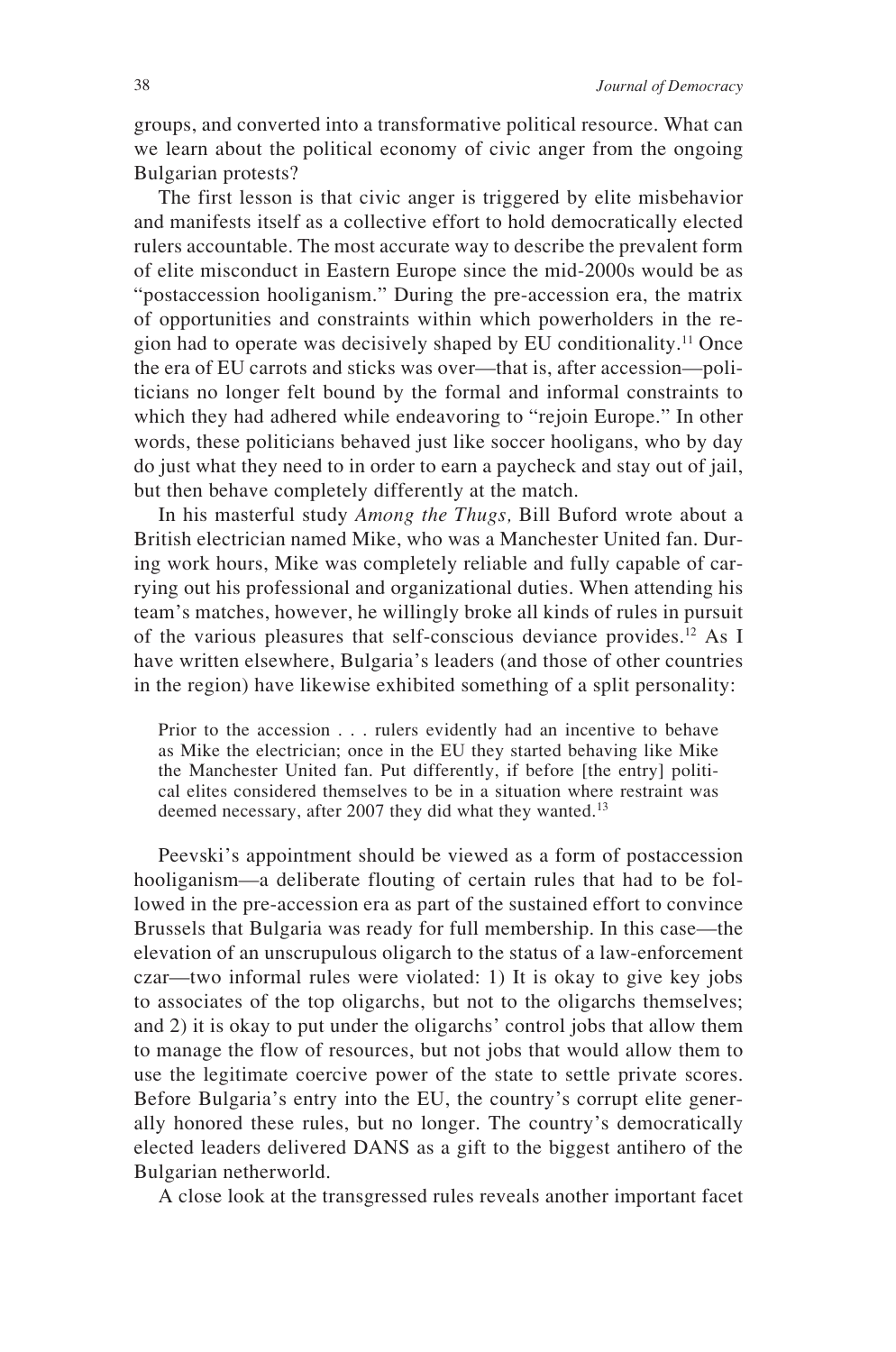of civic anger: It is likely to erupt when a fairly large number of people realize that they are seeing elite misconduct *worse* than what they are used to. Undeniably, Peevski's appointment marked the crossing of a political threshold—but a threshold to what? It did not separate the legal from the illegal or the just from the unjust. Rather, it demarcated the zone between tolerable elite misbehavior and intolerably blatant abuses of public trust. In fact, the sentiment that *civic* anger supersedes is not the complacent acceptance of the status quo, but a *different kind* of anger—the suppressed anger of individuals who had no illusions about how damaged the system was and yet up to that point had opted to do nothing about it. We might hypothesize, then, that popular demands for nonelectoral democratic accountability will be voiced not when democratic idealists grow disillusioned, but when newly emerging facts prompt hardened cynics to revise the deeply held belief that they had already "seen it all." As it turns out, hooligan-like elites can always stage never-before-seen performances—and it is at that moment that the "knowing smile" of the inveterate pessimist is replaced by the angry grimace of the offended citizen.

#### **Parliament and the Puppet Master**

That such metamorphoses proved possible in Bulgaria shows that the transformative potential of civic anger generates real political action when the motivations and objectives guiding elite actions are unambiguous. In a thoughtful essay, Andreas Schedler contends that "the demand for accountability . . . originates from the opacity of power."14 The Bulgarian case suggests that this demand may also emerge when the exact opposite happens—when the way in which power is being used becomes crystal clear. The main reason that Peevski's appointment sparked civic unrest is because it was such an obvious plot point in a script that every Bulgarian citizen could easily understand. The story featured active and passive protagonists. The active protagonists were oligarchs dictating orders and the compliant politicians (most notably Oresharski and Stanishev) who made sure that these orders became the law of the land. The number of plausible interpretations of what had transpired was effectively reduced to one: The puppets—that is, the legislators and ministers—had used the parliamentary process, which supposedly constitutes the basis of democratic government, to pay homage to their puppet masters, the oligarchs.

The passive protagonists were Bulgaria's citizens, who were expected to behave as apathetic observers; though not because they had been deceived or deliberately misled. Paradoxically, Peevski's appointment marked the moment when Bulgarian politics reached a qualitatively new level of openness and transparency. For the first time, the informal hierarchy of power and formal officeholding arrangements were in perfect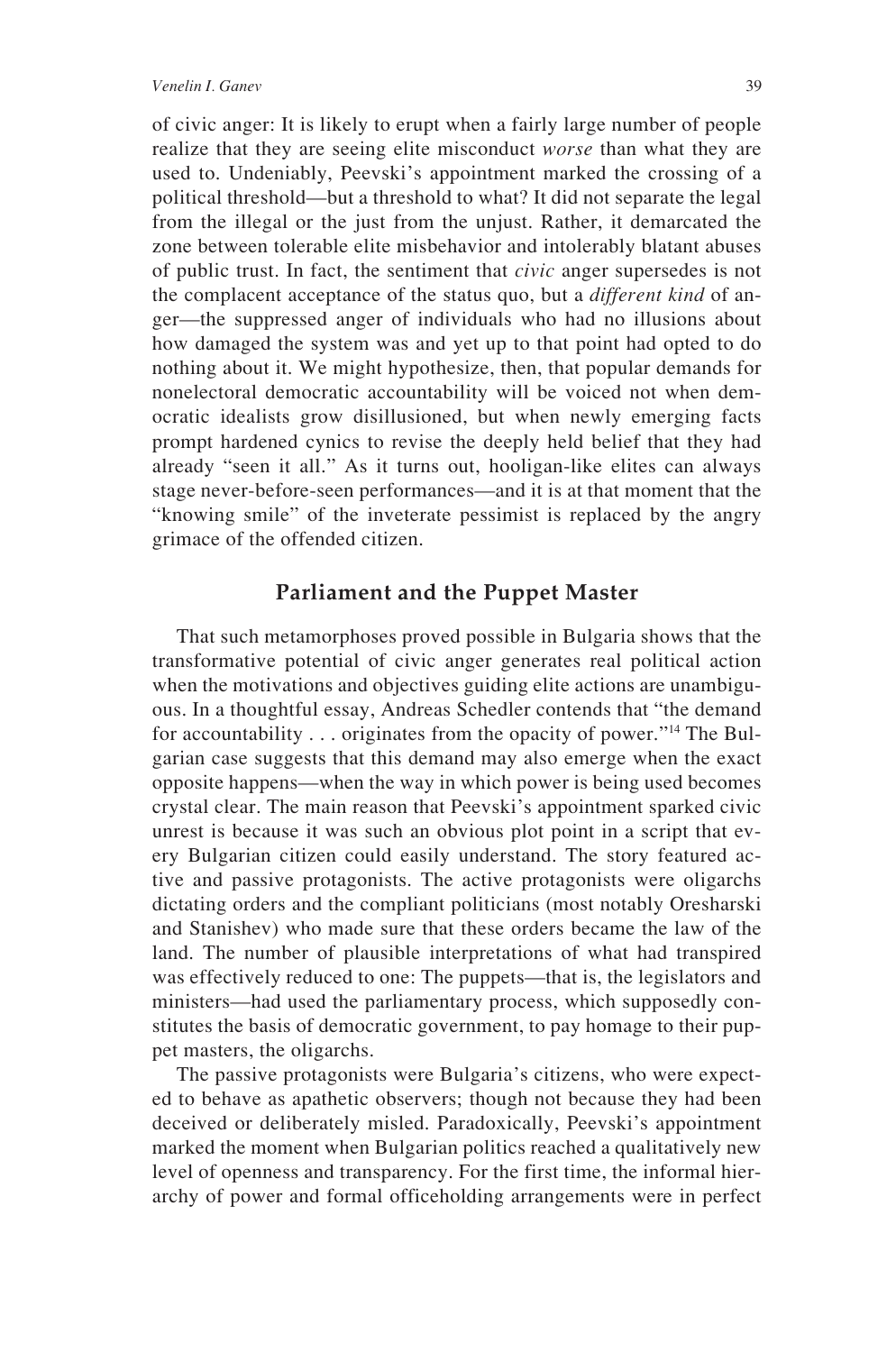alignment. Therefore, what Bulgarian political elites communicated to Bulgarian citizens on June 14 was the essential truth about who was calling the shots in the country.

This truth was conveyed not because the representatives of the people had honored the principle of democratic accountability, but because they believed the citizens to be nothing more than an amorphous mass of feckless stakeholders who had long ago learned not to interfere with the plans of the powerful agents in control of the whole enterprise of Bulgarian democracy. It is not respect for public opinion that explains why leaders such as Oresharski and Stanishev no longer had any compunction about revealing their unsavory relationships. This shift in elite behavior revealed the disdain with which the powerful treat the weak: "You see what happens," the oligarch says to the ordinary citizen, "you understand what happens, and you will have to suck it up."

Yet this time around, the citizens refused to play the role of marginalized weaklings. They took to the streets, where they vow to remain until the entire ruling coterie resigns. But it bears noting that elite expectations regarding citizen compliance were not unreasonable. After all, over the last several years, plenty of rotten apples had fallen from the crooked tree of Bulgarian democracy, yet almost no civic Newtons had jumped into action as a result of being hit.

This brings me to my last point about civic anger, which is that it is always mixed with civic guilt.15 Peevski was not parachuted in from outer space to take over DANS; his spectacular rise had been very public all along, in part because no civic group or constituency deemed it necessary to make an organized effort to block it. That is to say, if no one resists when the hooligans start to make forays beyond the stadium, they will openly try to take over the city. Before 2007, such forays encountered the stern disapproval of Brussels. After accession, no similar countervailing force emerged, and for this state of affairs Bulgarian citizens have nobody to blame but themselves. Thus today's civic anger is the emotional response of a self-reflective citizenry whose revulsion at the actions of the elites ("they") is intermingled with the clear understanding that the people themselves ("we") had long been too permissive, submissive, and inert. Peevski's appointment thus crossed a dual threshold—not only had elite misbehavior reached a new level, but citizens were finally acknowledging that their own apathetic acceptance of such misbehavior had allowed it to happen.

I am convinced that the link between nonelectoral democratic accountability and civic anger is an analytical nexus worth exploring. It provides a solid vantage point from which students of democratic governance may explore a number of key questions such as: How should the transgressions of democratic elites be typologized? Against what rules and standards of acceptable conduct should the acts of powerholders be judged? What is the best way to integrate concepts such as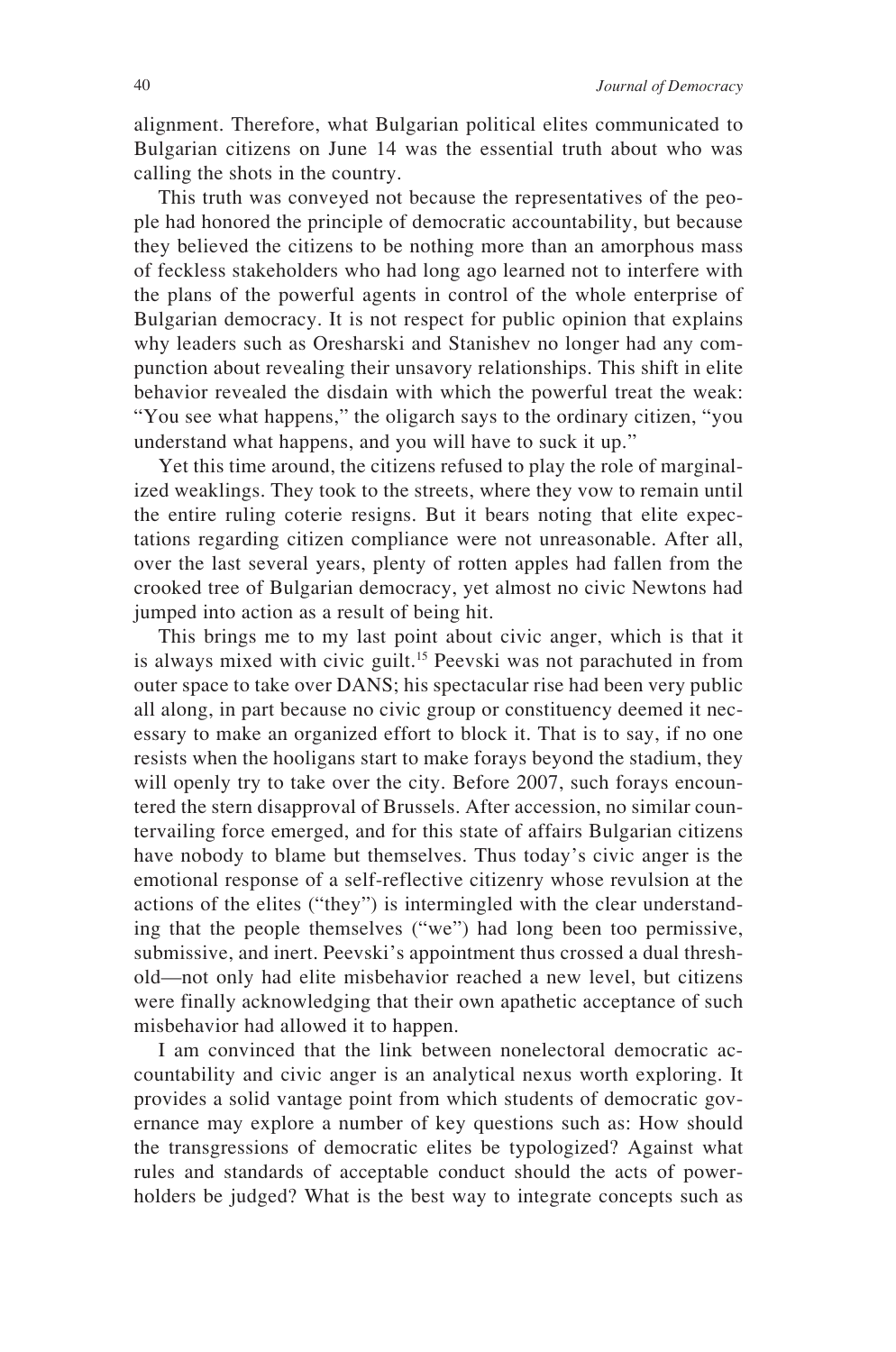"opacity" and transparency into empirically grounded explorations of the ongoing interactions between rulers and ruled in a democratic context? Cogent answers to such questions will emerge only if we welcome conceptual innovations and original theorizing. The effort to understand novel forms of civic discontent (that is, discontent not reducible either to socioeconomic grievances or to complaints rooted in arguments about discrimination, oppression, and injustice) should therefore be an essential component of any research program attempting to shed light on the reasons for troubling declines in democratic quality.

#### **Democratic Vigilance in an Era of Organized Self-Interest**

Bowing to the unexpected wave of protests, parliament revoked Peevski's appointment less than a week after naming him director of DANS. But the ambitious young mogul remained at the center of political controversy. When he announced that he planned to resume working as an MP, GERB filed a petition with the Constitutional Court asking the justices to strip Peevski of his parliamentary mandate. The GERB petition argued that, by taking the oath of office as DANS's director, he had forfeited his eligibility to sit in the National Assembly. At this point, several journalists and legal experts pointed out that Peevski and his associates maintain particularly warm relations with six of the twelve members of the Court. Coincidentally or not, it was these six justices who, on 8 October 2013, voted to dismiss GERB's petition, thus paving the way for Peevski's return to parliament. This decision triggered a new wave of civic anger and finally persuaded a previously uninvolved constituency to join the protests—the students, who quickly occupied every major university in the country. Indeed, thousands of young men and women became actively involved in the daily protests. Yet the demand that Oresharki's cabinet step down remains unmet.

As the political standoff continues, the protestors have tried to define themselves as the authentic voice of civil society—which is, of course, problematic. It may or may not be true that eternal vigilance is the price of high-quality democracy. But in our era of organized self-interest, it is a fact of life that anyone who claims to speak on behalf of "the people" will inevitably be accused of resorting to noble rhetoric in order to conceal particularistic motivations. Democracy's champions should therefore expect to be maligned as "lackeys of foreign forces," "paid collaborators of ruthless profiteers," or simply "supporters of the opposition."

Aware of this problem, the protestors spontaneously hammered out a three-pronged strategy for validating their "civil society" credentials. First, they refused to associate themselves with any political organization (including GERB, the largest party in the country, which now plays the role of parliamentary opposition). Second, they rejected the idea of launching a political organization of their own—no individual, group,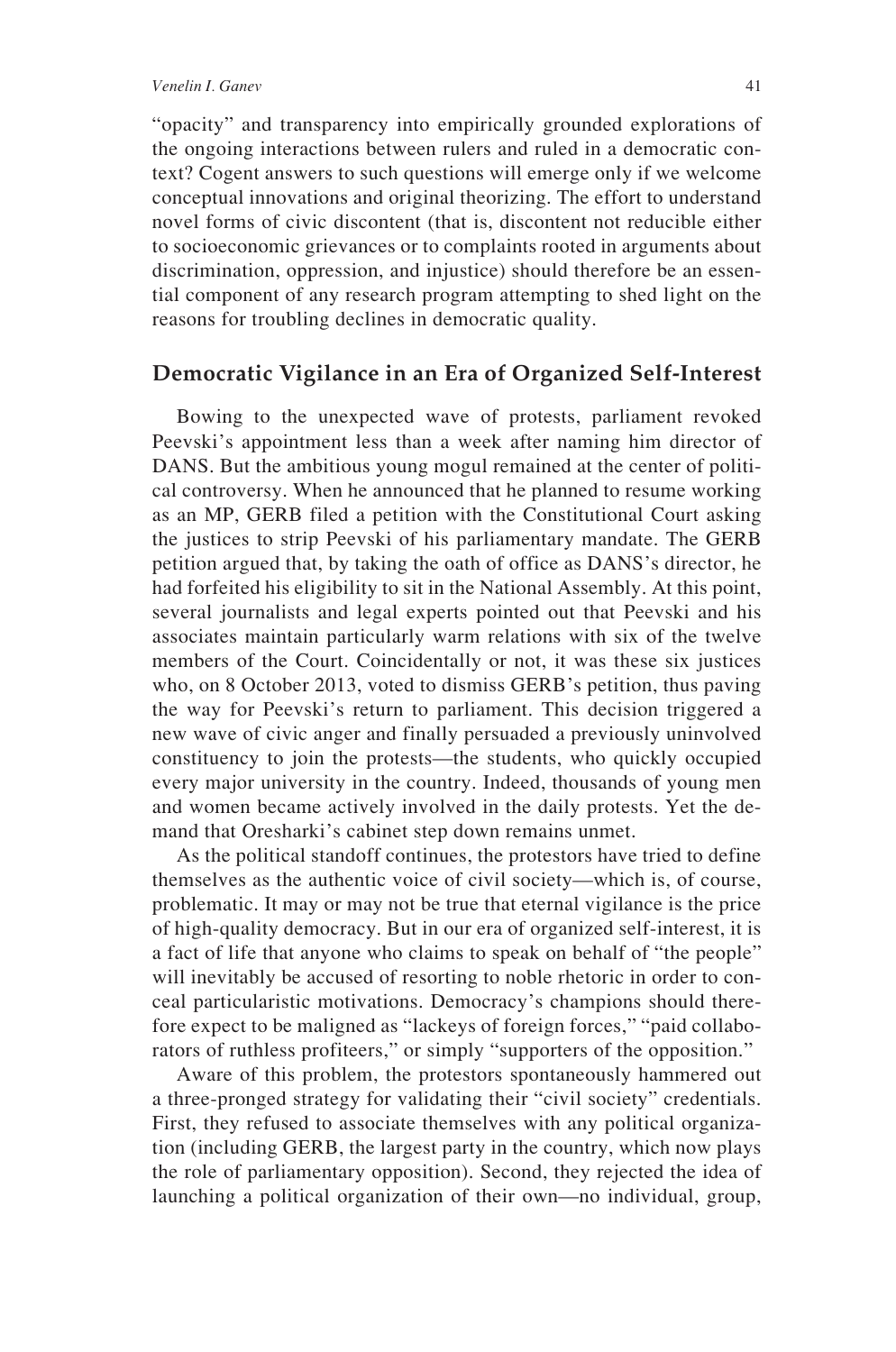or representative body is authorized to speak on behalf of the protestors. Finally, they formulated just a single demand—that Oresharski and his government resign. The protestors thereby sought to preempt charges that they were advancing someone else's agenda, were promoting

*While heightened democratic accountability is one possible outcome of displays of civic anger, another is elite retrenchment and the repudiation of civic demands.* 

their own interests, or were pursuing a broader transformative vision without consulting the Bulgarian people.

The government's reactions to this civic effort evolved over time. Initially Oresharski and Stanishev appeared to be in a conciliatory mood. They acknowledged that the government's public-relations apparatus had failed to effectively communicate to the Bulgarian people Peevski's strengths as a candidate to head DANS, but claimed

that with his dismissal the problem had been fixed. In other words—to use Albert Hirschman's conceptual language—the ruling clique construed the situation as "a repairable lapse" reported to a dutiful "management" by "alert customers." The people, of course, saw what was happening in a very different light and were voicing to "anyone who cared to listen" their deep concern about the "management" itself.<sup>16</sup> After all, when Peevski and his cohort were prevented from *openly* pulling the strings of government the status quo that was restored left the Peevski contingent *secretly* pulling the strings from behind the scenes. This is why the protestors continue to demand the government's ouster.

As a result, the government has changed its tactics. Oresharski announced in late June that his government would borrow US\$700 million to invest in welfare programs and immediately began portraying those calling for his resignation as callous, wealthy urbanites who wanted to derail his grand initiative for helping Bulgaria's poor. By declaring the public purse open, the government could use what Hannah Arendt called "the social question" to justify its actions and discredit the protestors. "The social question," Arendt explained, "may better and simply be called the existence of poverty." According to Arendt, leaders such as Robespierre have insisted that "freedom has to be surrendered to necessity, to the urgency of the life process itself."17 In Bulgaria in 2013, unlike in France during the 1790s, it was not freedom itself that was at stake in the standoff between civic activists and the government; rather it was the quality of the country's democracy. But Arendt's insight still applies, even if elite misconduct does not necessarily pose an existential threat to democracy: By invoking the needs of the poor, democratically elected elites often can get away with engaging in undemocratic behavior.

It was precisely "the social question" that Oresharski's government raised as it tried to stave off the civic pushback against oligarchic power.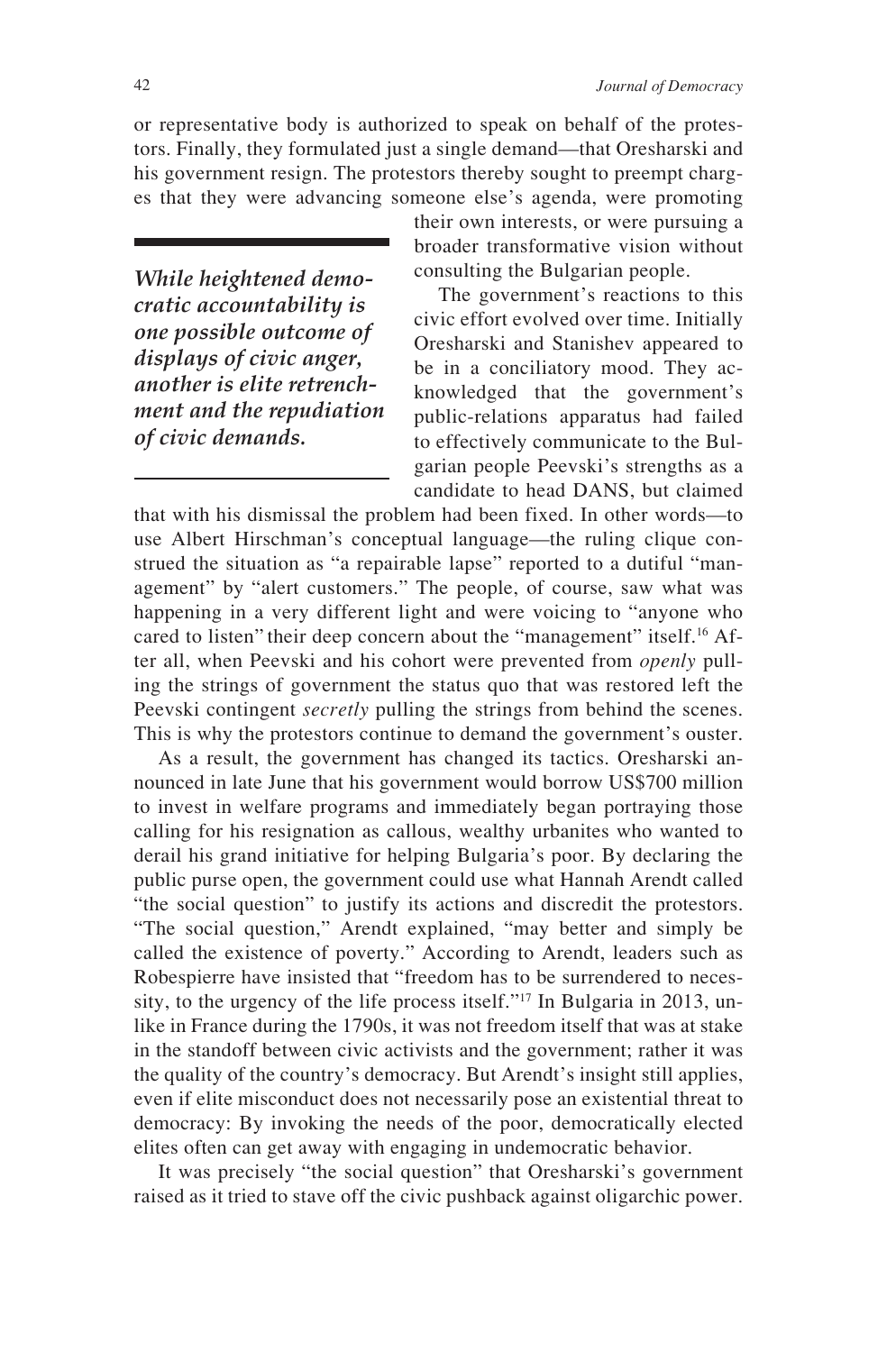Bulgaria's leaders were now arguing that there are two kinds of public demands, those for financial assistance and those that can be ignored. Similarly, there are two kinds of errors that politicians can commit, failing to deliver cash to constituents and all other mistakes, which do not matter. From this perspective, the protestors seemed to be either pretentious moralizers, whose appeals on behalf of political morality and the integrity of the public sphere had nothing to do with what thousands of penniless Bulgarians really wanted, or narrow-minded elitists preaching such abstractions as accountability while impoverished Bulgarians could hardly make ends meet.

Promises of governmental largess were thus used by those with power to radically narrow the scope of democratic politics. As a result, there was a backsliding in at least two dimensions of democratic quality identified by Larry Diamond and Leonardo Morlino. The first is the rule of law—the set of rules and political practices which ensure that "the legal state is supreme throughout the country, leaving no areas dominated by organized crime, local oligarchs, and political bosses who are above the law." The fact that Oresharski, who nominated Peevski, remained prime minister and that Stanishev, who endorsed the nomination, remained the parliamentary leader could only mean that Peevski and his associates would continue to engage in corruption with impunity. The second dimension is that of democratic equality—the failure to dislodge Peevski's clique revealed the hollowness of this principle in Bulgaria. That Oresharski's government would not step down confirmed the dark truth that in Bulgaria certain unsavory constituencies, in the words of Diamond and Morlino, "inevitably have more power to shape public debate and preferences and to determine the choice of leaders and policies."18

That democracy needs vigilant citizens cannot in good faith be disputed. At the same time, their forceful interventions in the political process are bound to trigger unpredictable reactions—mainly because incumbent elites will inevitably describe them as political egotists. So while heightened democratic accountability is one possible outcome of displays of civic anger, another is elite retrenchment and the repudiation of civic demands. How democratic vigilance is defined in the era of organized self-interest is therefore a question that should be squarely confronted by students of modern democracy.

If there is one overarching lesson from Bulgaria's recent experiences, it is that civic involvement—holding officials accountable outside the voting booth—has the greatest potential for reversing declining democratic quality. In other words, nonelectoral democratic accountability is more effective for maintaining high-quality democracy than are elections or campaigns challenging specific socioeconomic policies. It is precisely the emergence of an informed, competent citizenry capable of coordinated action that may alter hierarchies of power and reestablish important limits on hooligan-like elite behavior.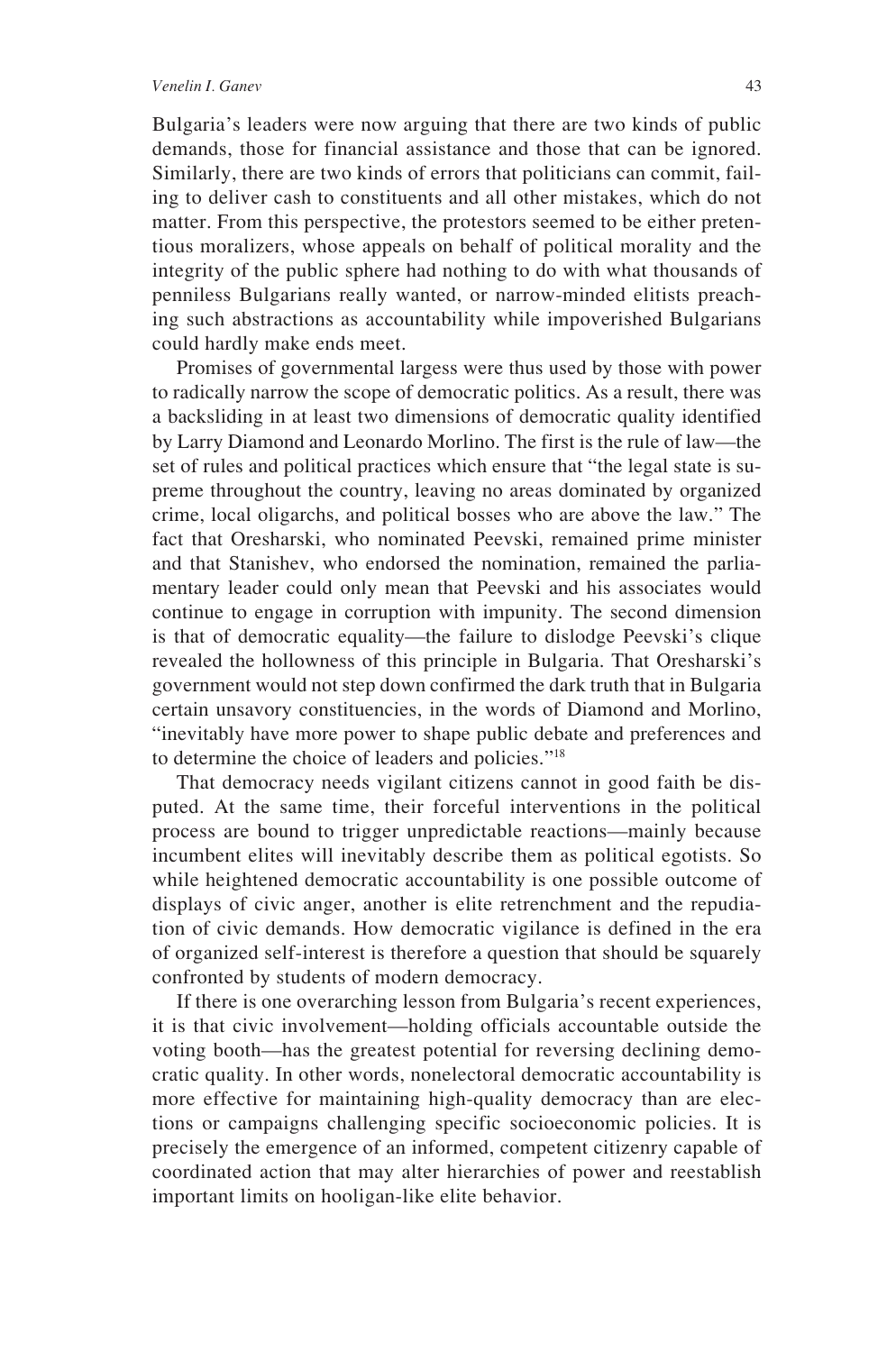The Bulgarian case also shows that efforts to put nonelectoral democratic accountability into practice are not necessarily destined to succeed. In addition to combating a hostile political class, activists must contend

*If there is one overarching lesson from Bulgaria's recent experiences, it is that civic involvement—holding officials accountable outside the voting booth—has the greatest potential for reversing declining democratic quality.*

with certain dilemmas inherent in their efforts to bring about change "from below." Although distancing itself from all political parties and having no set leadership lend credence to the claim of the Bulgarian protest movement that it authentically represents civil society, those decisions also have drawbacks. Because the movement lacks access to the logistical and financial resources that political parties typically possess, it is less likely to be able to successfully steer the democratic process. Likewise, its lack of formal leadership considerably diminishes its collective ability to reshape the lopsided field

of Bulgarian politics. Finally, the fact that the protesters have rallied around one simple demand—the resignation of Oresharski's government**—**makes it easier to attract an array of individuals with diverse views, but it also leaves the movement vulnerable to the charge that it lacks a viable alternative vision.

There is one thing, however, that the year of civic anger in Bulgaria has made clear: Public apathy and individual passivity suddenly may be perceived as chains that shackle whole generations to a demeaning status quo. It is this change in perspective that explains the protestors' attempt to infuse a mighty current of fresh water into the swamp of oligarchic power. If the movement is to succeed in revitalizing Bulgarian democracy, it will need to muster more creativity, determination, and civic virtue. But, to paraphrase Thucydides, if the effort fades, the powerful will do what they want, and the humiliated will suffer what they must.

#### NOTES

I thank Ivan Krastev, Karen Dawisha, Benjamin Sutcliffe, Neringa Klumbyte, Dan Scarborough, and Ted Holland for encouraging me to persist with this project.

1. Larry Diamond and Leonardo Morlino, "Introduction," in Diamond and Morlino, eds., *Assessing the Quality of Democracy* (Baltimore: Johns Hopkins University Press, 2005), xi.

2. Guillermo O'Donnell, "Human Development, Human Rights and Democracy," in Guillermo O'Donnell, Jorge Vargas Cullel, and Osvaldo M. Iazzetta, eds., *The Quality of Democracy: Theory and Applications* (Notre Dame: University of Notre Dame Press, 2004), 24.